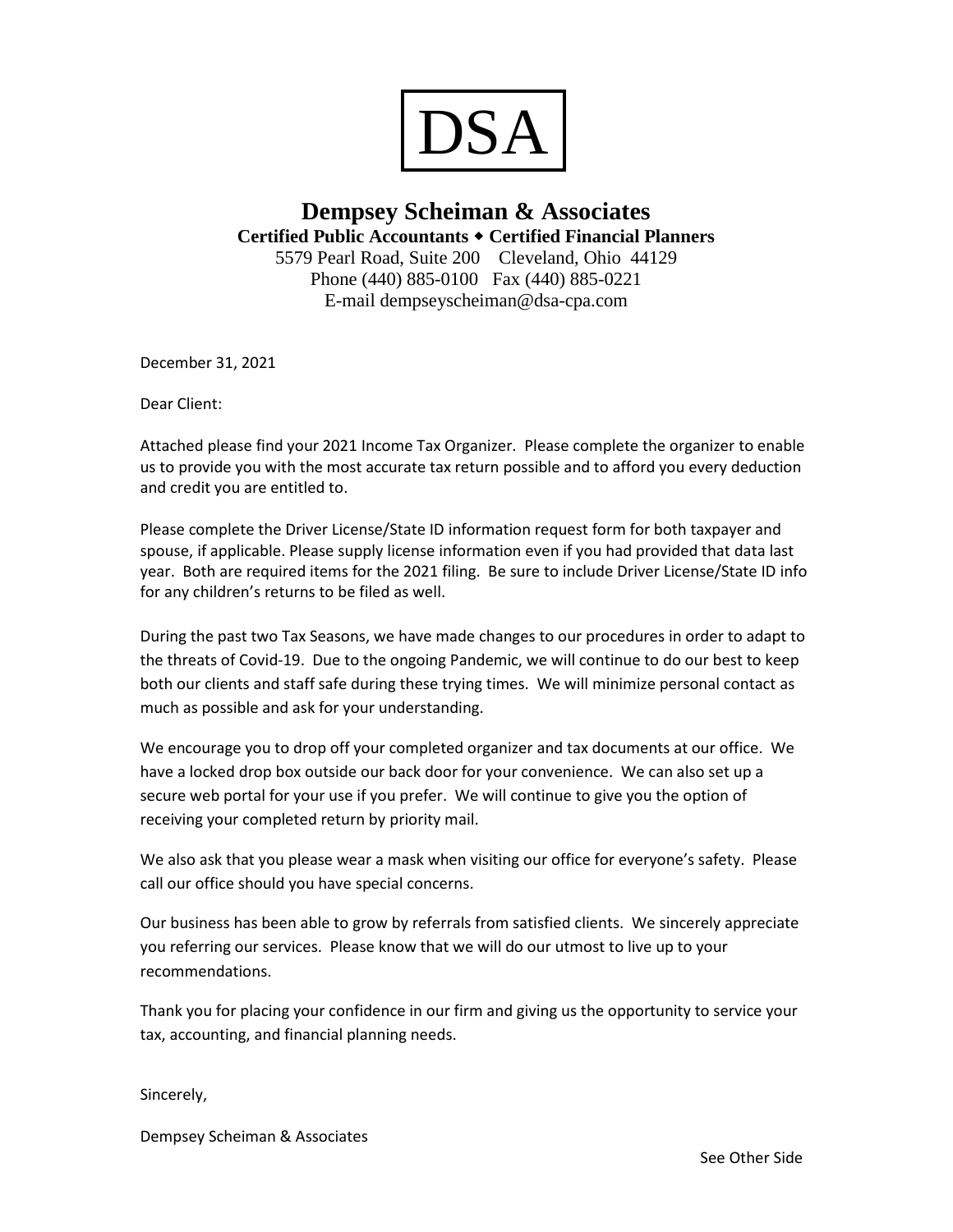### **Please provide the following original documents in addition to the completed organizer:**

| W-2 Forms                           |
|-------------------------------------|
| <b>Social Security Statements</b>   |
| 1095 A, B or C Health Insurance     |
| 1099 for Unemployment Income        |
| 1099 for Interest Income            |
| 1099 for Dividend Income            |
| 1099 R for Retirement Income        |
| 1099 Misc. for Miscellaneous Income |

Tax Notices Mortgage Interest Statements Real Estate Tax Statements Brokerage Statements K-1 Forms 1099 K for Credit Card Sales Other Forms Not Listed Your Questions

There is a new charitable contribution deduction of \$300, \$600 on a joint return, even if you do not itemize. Please list charitable contributions on page 6 of the organizer.

### **Please provide copies of all IRS communications. This includes:**

- All IRS tax notices
- Notice 6419 (Shows amount of advance Child Tax Credit)
- Letter 6475 regarding the third round of Economic Income Payments
- Notice CP01A regarding IP PIN(s) for victims of fraud/identity theft. This notice is sent out each January with a new PIN which is good for one filing season

### *Please include copies of your prior year tax returns if not prepared by our firm.*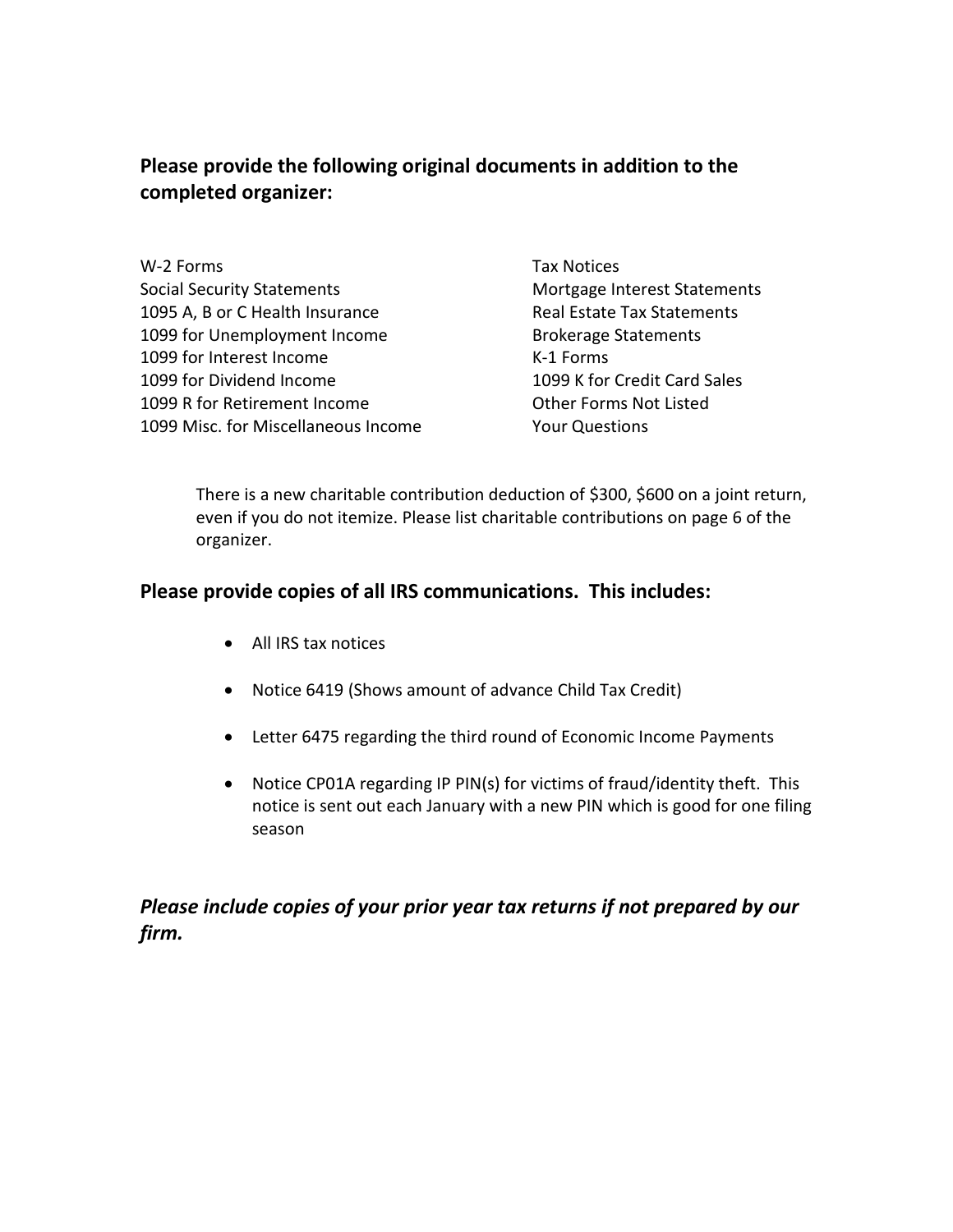

## **Driver's License or State Issued ID**

| Taxpayer:                       |                            |  |                                                                                          |
|---------------------------------|----------------------------|--|------------------------------------------------------------------------------------------|
|                                 |                            |  | Form of ID: ___ Driver's License ______ State Issued ID ___ No State ID ever issued      |
|                                 |                            |  |                                                                                          |
|                                 | Issue Date: _____________  |  | Expiration Date: _________________                                                       |
|                                 |                            |  |                                                                                          |
|                                 |                            |  | Form of ID: ___ Driver's License ______ State Issued ID ___ No State ID ever issued      |
|                                 |                            |  | Copy Attached State: ______ ID Number: ____________________                              |
|                                 |                            |  |                                                                                          |
|                                 |                            |  | Please list information of children for whom taxes are being prepared. Attach additional |
|                                 |                            |  |                                                                                          |
|                                 |                            |  | Form of ID: ___ Driver's License ______ State Issued ID ___ No State ID ever issued      |
|                                 |                            |  | Copy Attached State: ______ ID Number: ____________________                              |
|                                 | Issue Date: ______________ |  | Expiration Date: ________________                                                        |
| sheet if more room is required. |                            |  |                                                                                          |
|                                 |                            |  |                                                                                          |
|                                 | Copy Attached              |  |                                                                                          |

**\$ \_\_\_\_\_\_\_\_\_\_ Charitable contribution deduction of \$300/\$600 on a joint return, even if you do not itemize.**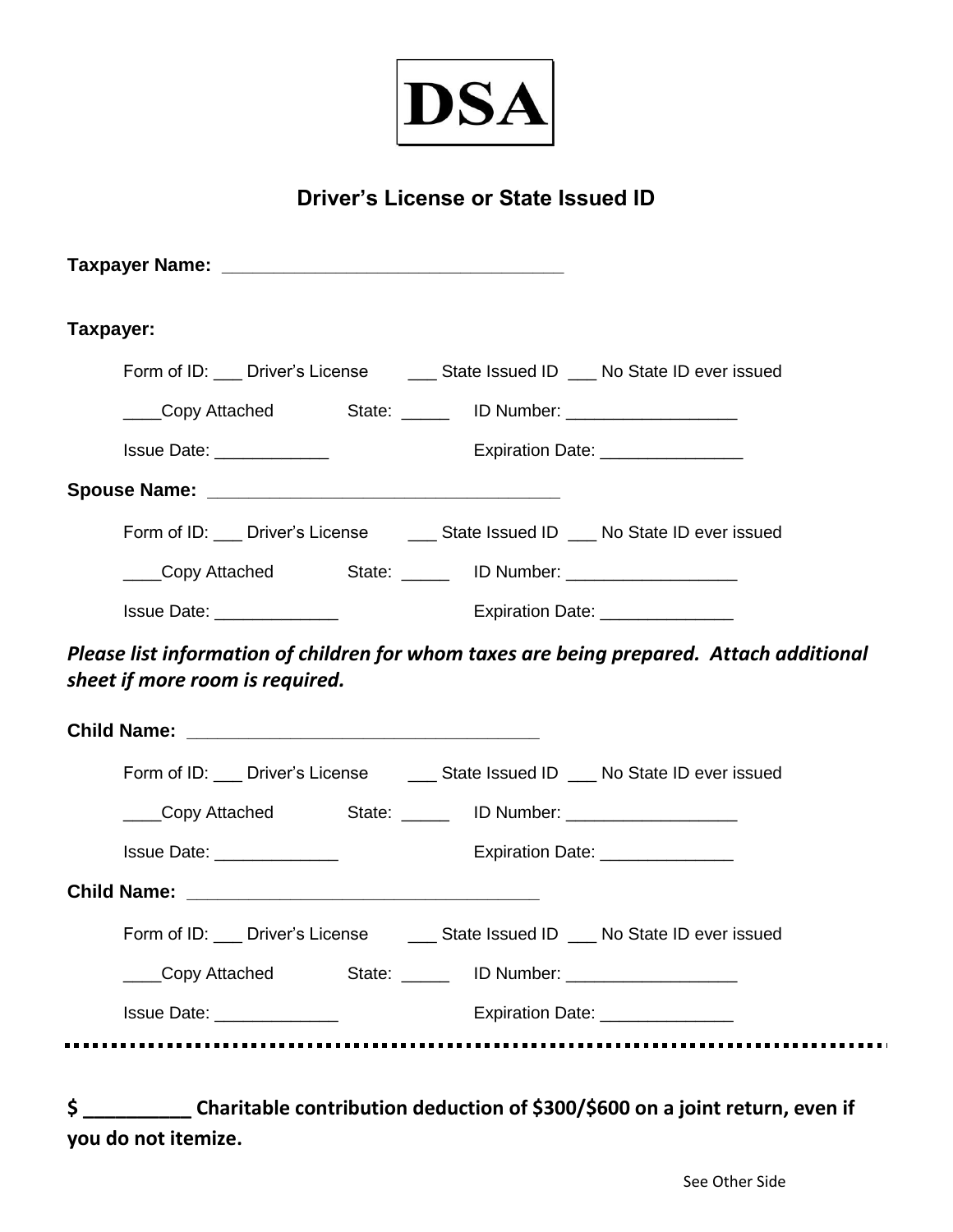## **Recovery Rebate Credit (Economic Impact Payment)**

Please provide copies of all Notice(s) 1444-C and Letter(s) 6475

A third round of stimulus payments was issued in 2021 for qualifying individuals. The third economic impact payment, referred to as EIP3, was issued in 2021 to qualifying individuals. Refer to the IRS notice or letter indicating the payment amount received. You can look up your EIP3 amount by either creating or viewing your IRS online account at **[https://www.irs.gov/payments/view-your-tax-account.](https://www.irs.gov/payments/view-your-tax-account)**

The EIP3 was an advance on a 2021 tax credit. The payments will be used to determine if you qualify for an additional recovery rebate credit on your 2021 return. The EIP3 will not increase the total amount of tax you pay but may reduce the amount owed or increase a tax refund.

| Economic impact payment (EIP). Enter a zero (0) if none was<br>received: | Taxpayer/Joint | Spouse |
|--------------------------------------------------------------------------|----------------|--------|
|                                                                          |                |        |
| EIP no. 3 reported on Notice 1444-C                                      |                |        |
|                                                                          |                |        |
|                                                                          |                |        |
| Mark if taxpayer, or spouse (if filing jointly) was a member of the      |                |        |
| US Armed Forces in 2020                                                  |                |        |
|                                                                          |                |        |
| EIP3 amount projected from your prior year return                        |                |        |
| EIP3 projection tax year                                                 |                |        |
| Mark if the EIP3 you received matches the EIP3 amount projected          |                |        |
| from your prior year return                                              |                |        |

Notes/Questions: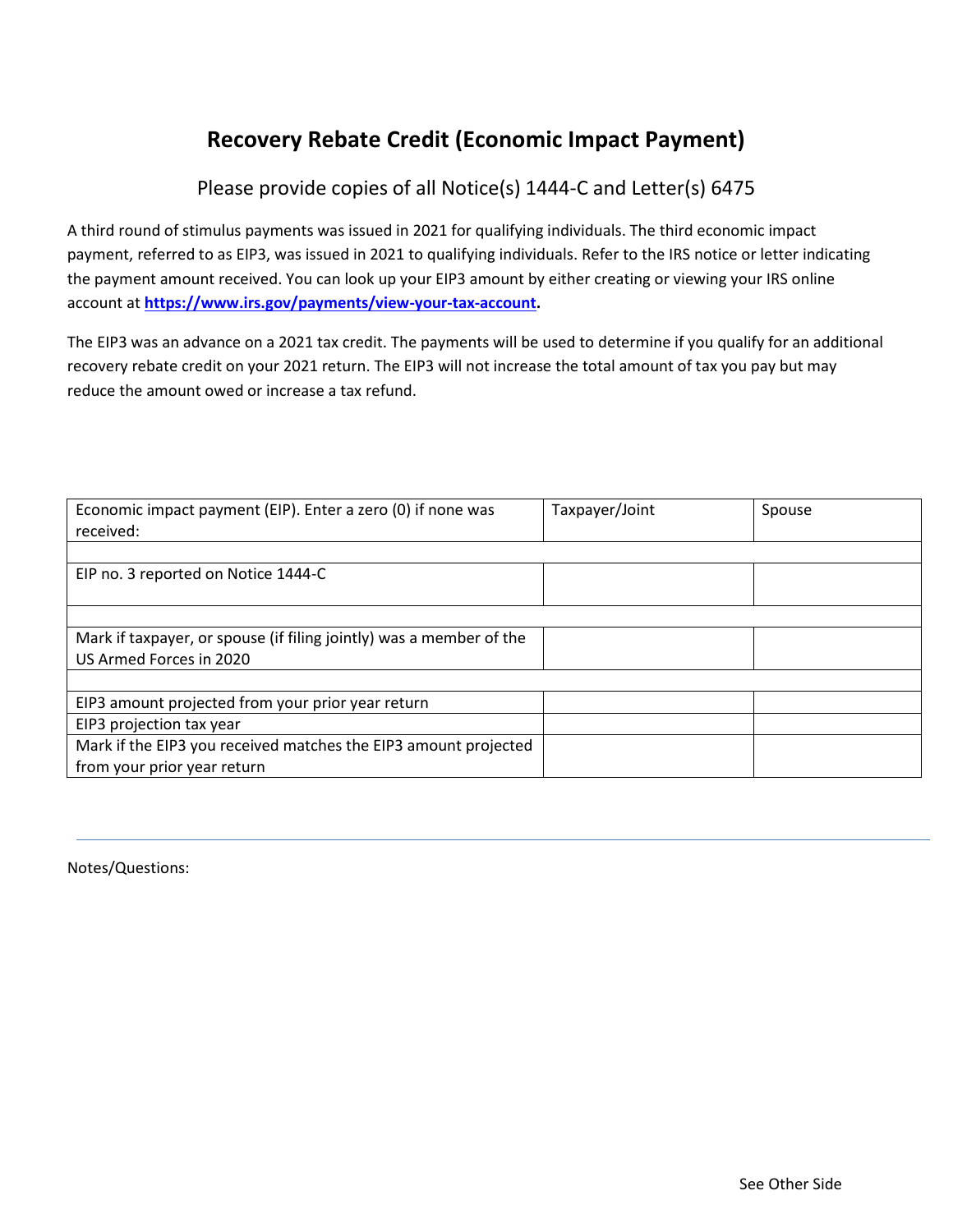

### **Dempsey Scheiman & Associates Certified Public Accountants Certified Financial Planners** 5579 Pearl Road, Suite 200 Cleveland, Ohio 44129 Phone (440) 885-0100 Fax (440) 885-0221 E-mail dempseyscheiman@dsa-cpa.com www.dsa-cpa.com

January, 2022

Dear Client with Qualifying Dependent Children,

The American Rescue Plan Act enacted a Child Tax Credit (CTC) for certain taxpayers with "qualifying children" for tax year 2021. Taxpayers will receive \$3,000 per year for children ages 6 to 17 and \$3,600 for children ages 5 and under. The child's age is determined "as of December 31, 2021." One-half of this payment will be paid from July thru December 2021. According to our records, you will receive either \$300 per qualified child per month ages 5 and under OR \$250 per qualified child per month between the ages of 6 and 17.

One-half (referred to as an advance payment) of the applicable amounts will be advanced in the form of check, direct deposit into your checking/savings account, or by debit card. Your first payment should have been received around July 15, 2021, and continued each month until December 15, 2021.

#### The remaining half will be claimed when your 2021 federal income tax return is filed.

The IRS stated it will mail you a Notice #6419 in January 2022 indicating the total "advance payments" received for the period July - December 2021. Recording the advance payments on the Child Tax Credit Advance Payment Worksheet for each month's receipt is needed. **Please bring the completed Child Tax Credit Advance Payment Worksheet (on the back) and the IRS Notice #6419 received in January 2022 with you when your 2021 return is prepared.**

These Child Tax Credit Advance Payments must be "reconciled" on your 2021 tax return. This reconciliation may become time consuming to complete as to whether "some or all" of the advance payments must be repaid based on income limits. Since we want to make sure you receive the maximum credit, it will take additional time to figure your CTC. As a result, an additional fee may be added to your invoice titled "CTC Reconciliation."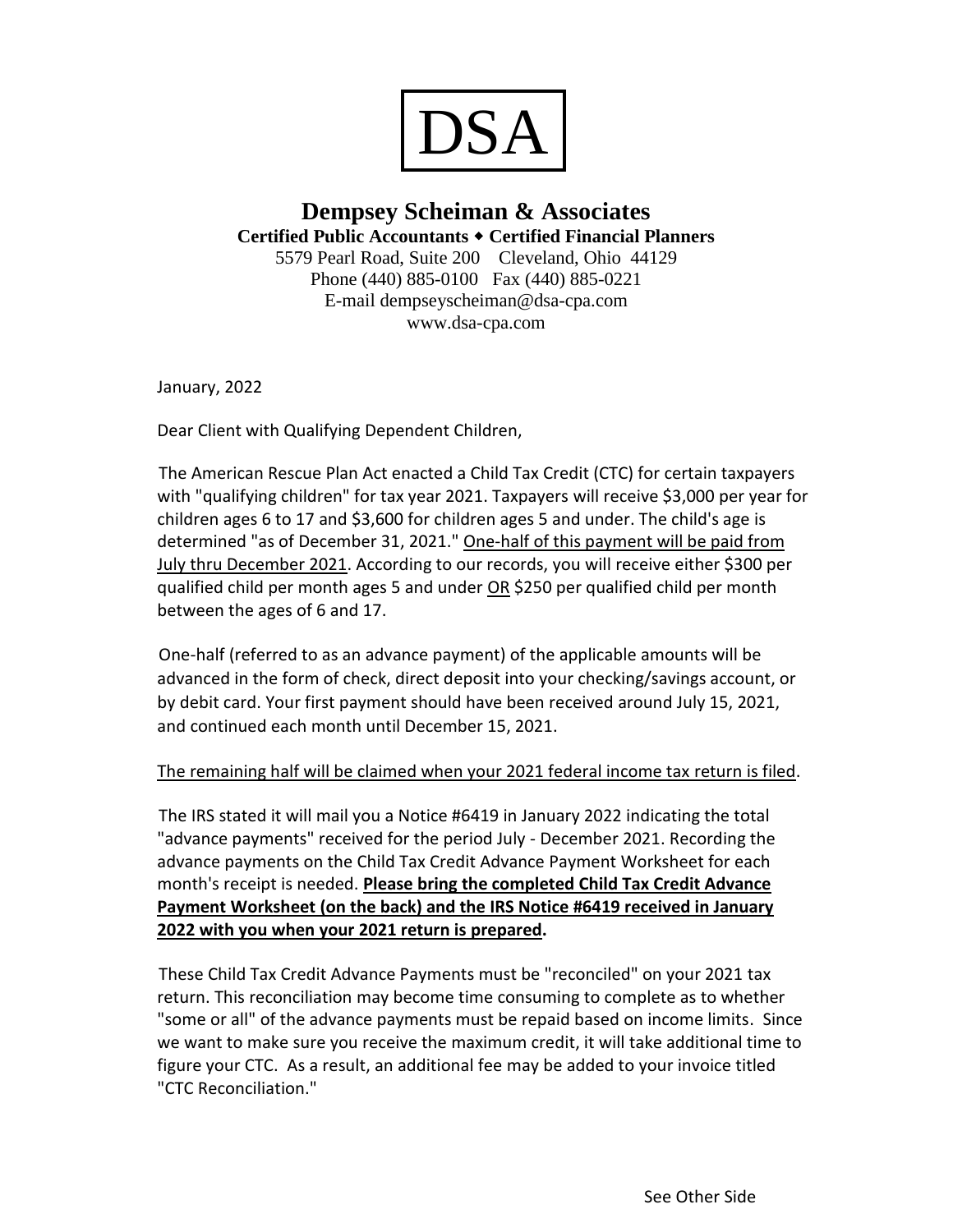## **Advanced Child Tax Credit Payments**

Please provide copies of all IRS Letter 6419

The Child tax credit payments were an advance on the 2021 Child tax credit. These advance payments will be used to reduce your 2021 Child tax credit for qualifying individuals. Refer to the IRS letter indicating the amount of Advanced Child Tax Credit payments received.

You can look up your Advanced Child Tax Credit amounts by either creating or viewing your IRS online account at

**[https://www.irs.gov/credits-deductions/child-tax-credit<update-portal.](https://www.irs.gov/credits-deductions/child-tax-credit%3cupdate-portal)**

### **2021 Monthly Child Tax Credit Advance Payment Worksheet**

| Payments Received (Enter zero(0) if none) |                                    |                |        | Form of Payment       |                      |                      |
|-------------------------------------------|------------------------------------|----------------|--------|-----------------------|----------------------|----------------------|
| Month                                     | <b>Amount Received</b>             | Taxpayer/Joint | Spouse | <b>Direct Deposit</b> | Check                | Debit Card           |
|                                           |                                    |                |        | Date                  | <b>Received Date</b> | <b>Received Date</b> |
|                                           |                                    |                |        |                       |                      |                      |
| July                                      |                                    |                |        |                       |                      |                      |
| August                                    |                                    |                |        |                       |                      |                      |
| September                                 |                                    |                |        |                       |                      |                      |
| October                                   |                                    |                |        |                       |                      |                      |
| November                                  |                                    |                |        |                       |                      |                      |
| December                                  |                                    |                |        |                       |                      |                      |
|                                           |                                    |                |        |                       |                      |                      |
|                                           | Number of qualifying children used |                |        |                       |                      |                      |
| to determine ADV CTC Payments             |                                    |                |        |                       |                      |                      |

Signature: \_\_\_\_\_\_\_\_\_\_\_\_\_\_\_\_\_\_\_\_\_\_\_\_\_\_\_\_\_\_ Date: \_\_\_\_\_\_\_\_\_\_\_

Notes/Questions: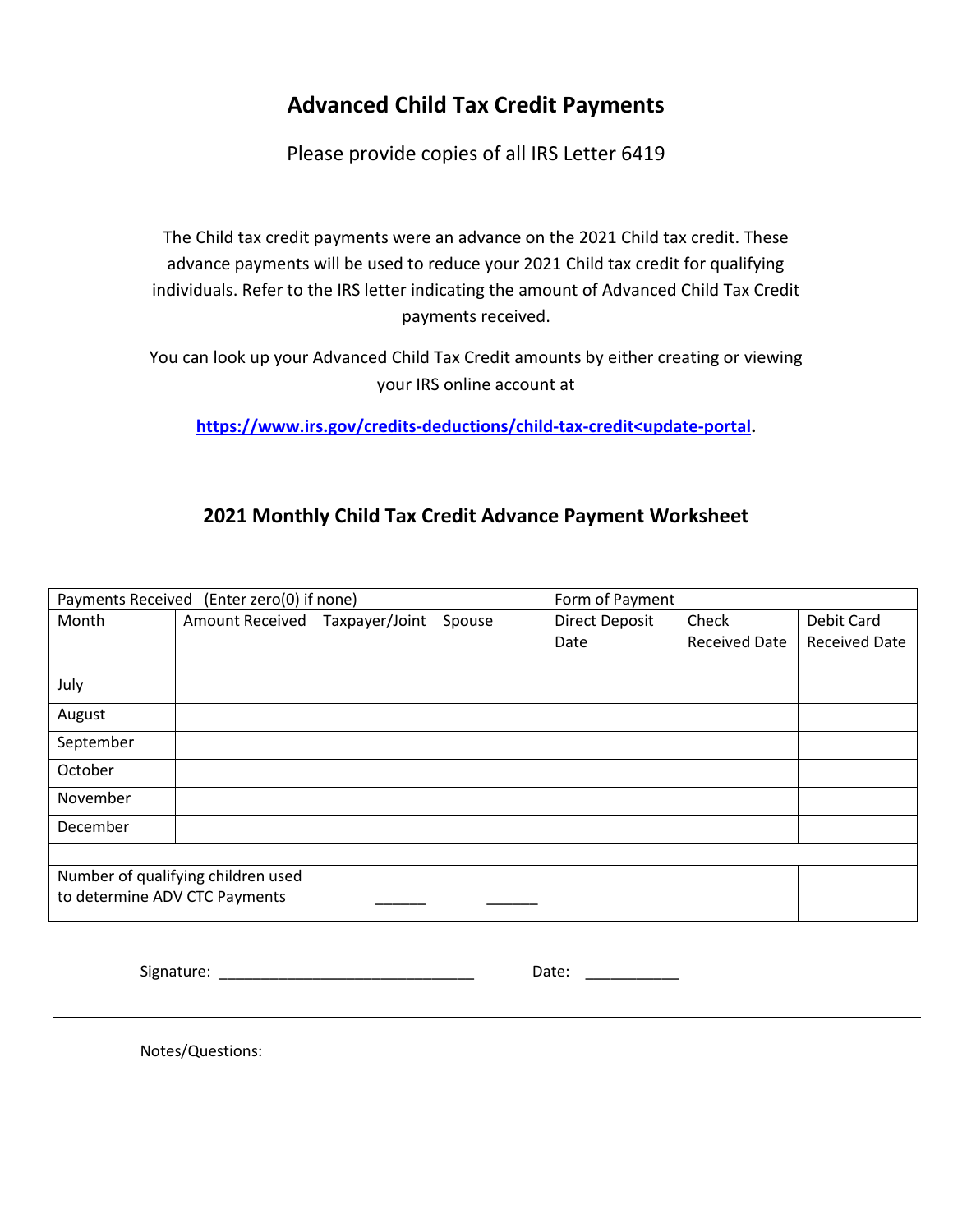| <b>Taxpayer Information</b>                                                | <b>Spouse Information</b>                                                                                             |
|----------------------------------------------------------------------------|-----------------------------------------------------------------------------------------------------------------------|
|                                                                            |                                                                                                                       |
|                                                                            | (AS IT APPEARS ON SOCIAL SECURITY CARD)                                                                               |
| Social Security # __________________________                               |                                                                                                                       |
|                                                                            |                                                                                                                       |
| Date of Birth ________________________________                             | <u> 1989 - Johann Harry Harry Harry Harry Harry Harry Harry Harry Harry Harry Harry Harry Harry Harry Harry Harry</u> |
| Date of Death_______________________________                               |                                                                                                                       |
| Daytime Phone Number__________________                                     |                                                                                                                       |
| Evening Phone Number___________________                                    |                                                                                                                       |
| E-mail Address______________________________                               |                                                                                                                       |
|                                                                            |                                                                                                                       |
| <b>Residence Information</b>                                               |                                                                                                                       |
|                                                                            | County _________________                                                                                              |
|                                                                            |                                                                                                                       |
| Did You Move Last Year? ______Yes _______No Date of Move ________________  |                                                                                                                       |
|                                                                            |                                                                                                                       |
|                                                                            |                                                                                                                       |
| Wages--Attach W-2 / 1095 Forms                                             | <b>Attach 1099 Form</b>                                                                                               |
| List The Names Of Your Employers:                                          | <b>List Sources Of Pension Income:</b>                                                                                |
|                                                                            |                                                                                                                       |
|                                                                            |                                                                                                                       |
|                                                                            |                                                                                                                       |
| <b>Other Income Taxpayer</b>                                               | <b>Other Income Spouse</b>                                                                                            |
| State/Local Refunds _______________________                                |                                                                                                                       |
| Unemployment Compensation _____________                                    |                                                                                                                       |
| Social Security Benefits_____________________                              |                                                                                                                       |
| Social Security Withholding                                                |                                                                                                                       |
|                                                                            |                                                                                                                       |
| Date of Divorce Decree ____________________<br>(Newly Required Field)<br>1 |                                                                                                                       |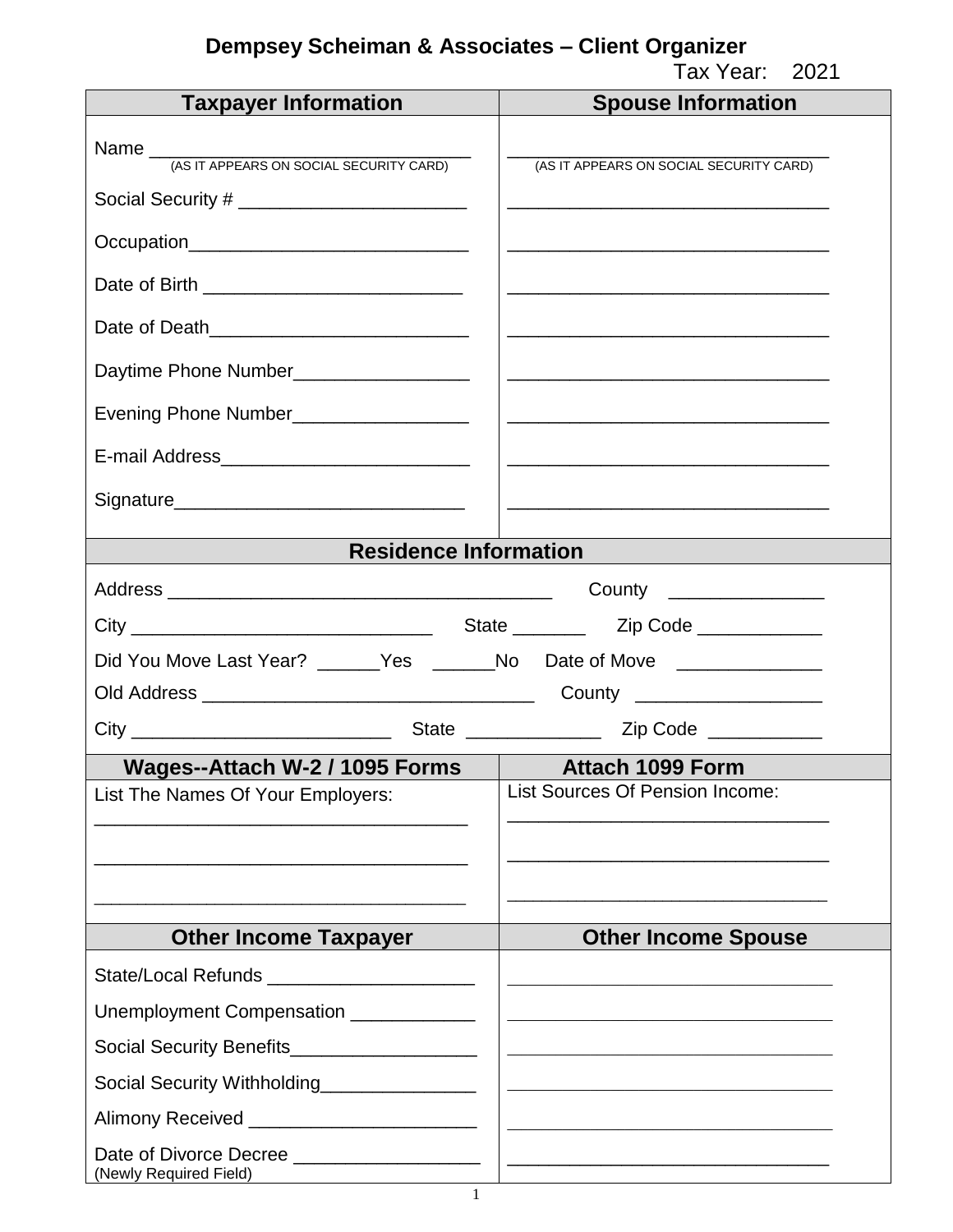Tax Year: 2021

|                                                                                                                                                                                                                                |                                                                    | <b>Dependent Information</b> |                                          |                   |                                                                                                   |
|--------------------------------------------------------------------------------------------------------------------------------------------------------------------------------------------------------------------------------|--------------------------------------------------------------------|------------------------------|------------------------------------------|-------------------|---------------------------------------------------------------------------------------------------|
| First, Last Name                                                                                                                                                                                                               | Social Security Date of Birth<br><b>Number</b>                     |                              | Relationship                             | FT Student<br>Y/N | <b>Months Lived</b><br>in Home                                                                    |
| If dependent makes you eligible for earned income credit, by IRS mandate we will need proof of<br>residence. e.g. Report card or medical statement showing child's name with address.<br>*Attach copy of Social Security card. |                                                                    |                              |                                          |                   |                                                                                                   |
|                                                                                                                                                                                                                                |                                                                    |                              | <b>Education Credit</b>                  |                   |                                                                                                   |
| Qualified education expenses include tuition and fees required for enrollment or attendance at an<br>eligible educational institution. Copies of Form 1098-T must be attached.<br>Student's First/Last name                    | Yrs.<br>Attended                                                   |                              | Student's Soc. Sec. #                    |                   | <b>Qualified Expenses</b>                                                                         |
|                                                                                                                                                                                                                                |                                                                    |                              |                                          |                   |                                                                                                   |
|                                                                                                                                                                                                                                |                                                                    |                              |                                          |                   |                                                                                                   |
|                                                                                                                                                                                                                                |                                                                    |                              | <b>Child and Dependent Care Expenses</b> |                   |                                                                                                   |
| attend school.                                                                                                                                                                                                                 |                                                                    |                              |                                          |                   | Please enter all amounts paid for the care of one or more dependents which enabled you to work or |
| Were you or spouse a full-time student or disabled? ____________________________                                                                                                                                               |                                                                    |                              |                                          |                   |                                                                                                   |
|                                                                                                                                                                                                                                |                                                                    |                              |                                          |                   |                                                                                                   |
|                                                                                                                                                                                                                                | Dependent Care Provider (attach additional sheet if more than one) |                              |                                          |                   |                                                                                                   |
| Social Security Number or Employer Identification number: ______________________                                                                                                                                               |                                                                    |                              |                                          |                   |                                                                                                   |
|                                                                                                                                                                                                                                |                                                                    |                              | <b>Student Loan Interest Paid</b>        |                   |                                                                                                   |
| Complete this section if you paid interest on a qualified student loan for qualified higher education<br>expenses for you, your spouse or dependent when you took out the loan.                                                |                                                                    |                              |                                          |                   |                                                                                                   |
| Qualified student interest paid:                                                                                                                                                                                               |                                                                    |                              |                                          |                   |                                                                                                   |

2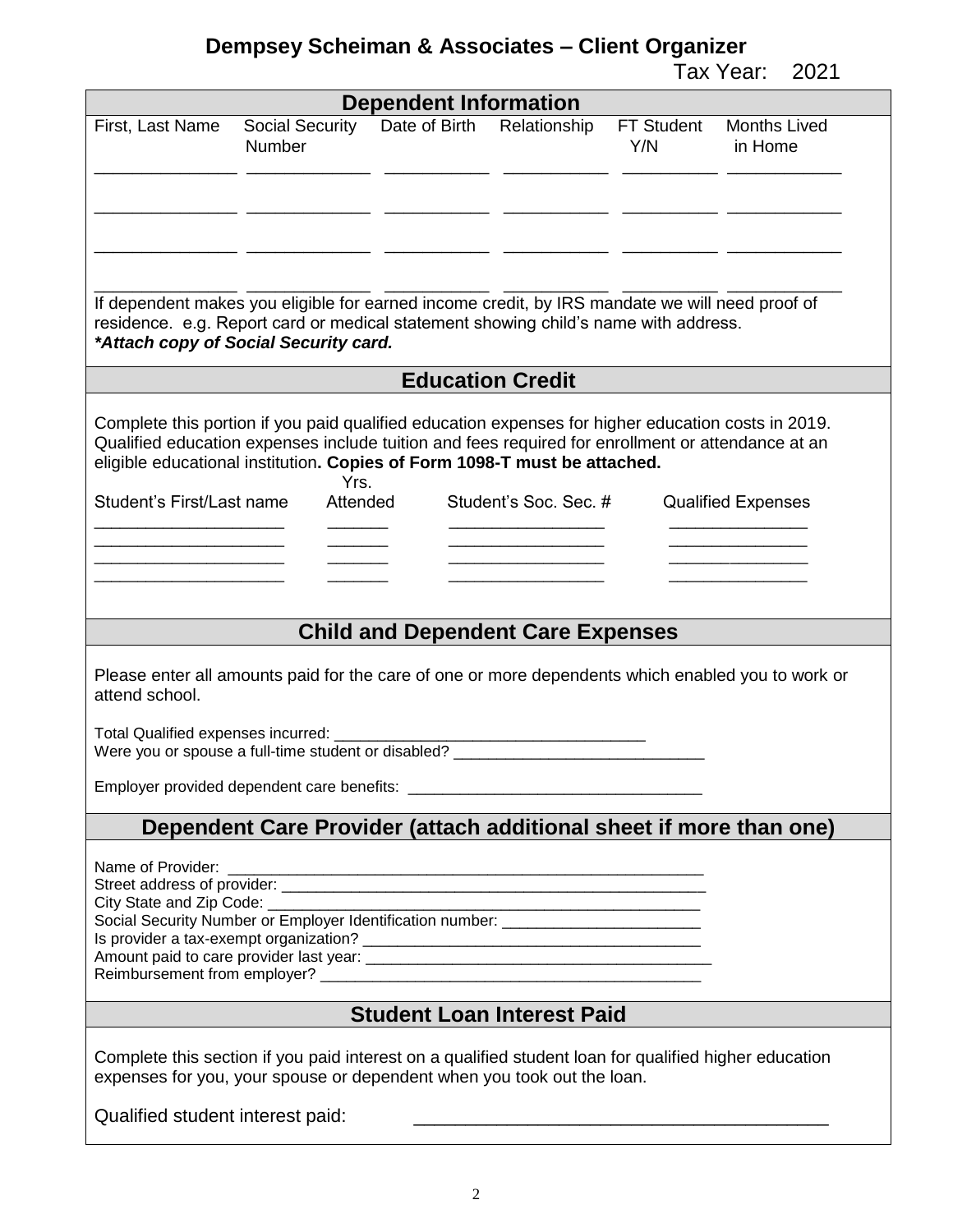Tax Year: 2021

### **Tax Estimate Payments**

#### **Important**

In order to prevent tax notices, we **MUST** have the following information to complete your tax returns:

Please write the amount and date of estimate payments paid last year.

| Federal<br>1 <sup>st</sup> quarter<br>$2nd$ quarter<br>3rd quarter<br>$4th$ quarter        | <u>Due</u><br>04/15<br>06/15<br>09/15<br>01/15 | Date Paid | <b>Check Number/EFT</b><br><b>Confirmation Number</b> | <b>Amount Paid</b><br>\$<br>\$<br>\$<br>\$ |
|--------------------------------------------------------------------------------------------|------------------------------------------------|-----------|-------------------------------------------------------|--------------------------------------------|
| Ohio<br>1 <sup>st</sup> quarter<br>$2nd$ quarter<br>3rd quarter<br>$4th$ quarter           | <u>Due</u><br>04/15<br>06/15<br>09/15<br>01/15 | Date Paid | <b>Check Number/EFT</b><br><b>Confirmation Number</b> | <b>Amount Paid</b><br>\$<br>\$<br>\$<br>\$ |
| City<br>1 <sup>st</sup> quarter<br>$2nd$ quarter<br>3rd quarter<br>4 <sup>th</sup> quarter | Due<br>04/15<br>06/15<br>09/15<br>01/15        | Date Paid | <b>Check Number/EFT</b><br><b>Confirmation Number</b> | <b>Amount Paid</b><br>\$<br>\$<br>\$<br>\$ |

If submitting your organizer after 4/15 (for extended returns only), please verify your extension payments below:

|              |       | Date Paid | <b>Check Number</b> | <b>Amount Paid</b> |
|--------------|-------|-----------|---------------------|--------------------|
| Federal      | 04/15 |           |                     |                    |
| <b>State</b> | 04/15 |           |                     |                    |
| City         | 04/15 |           |                     |                    |

 $\Box$  I/ We did not make any Federal or State estimated tax payments for last year.

**Please return this completed form with your organizer and tax documents.**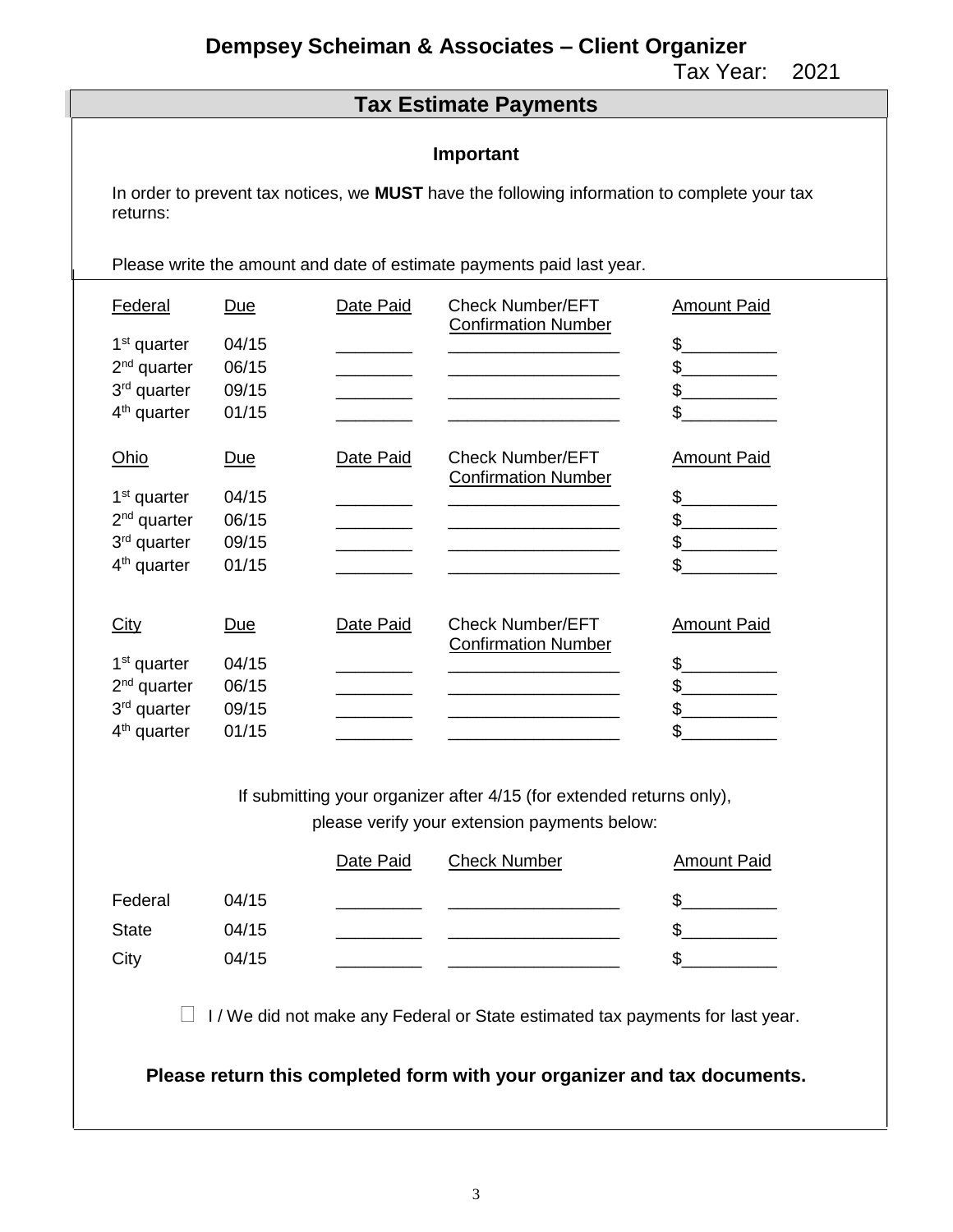| <b>IRA Deductions</b>                                                                                                                                                                                                                                       |
|-------------------------------------------------------------------------------------------------------------------------------------------------------------------------------------------------------------------------------------------------------------|
| Are you covered by a retirement plan? _________________                                                                                                                                                                                                     |
|                                                                                                                                                                                                                                                             |
| Traditional IRA contribution: _____________________________                                                                                                                                                                                                 |
|                                                                                                                                                                                                                                                             |
|                                                                                                                                                                                                                                                             |
|                                                                                                                                                                                                                                                             |
| <b>Other Adjustments</b>                                                                                                                                                                                                                                    |
| Penalty on early withdrawal of savings: ________________________                                                                                                                                                                                            |
|                                                                                                                                                                                                                                                             |
| $****$<br><b>Hospitalization Verification ****</b>                                                                                                                                                                                                          |
|                                                                                                                                                                                                                                                             |
| Please provide 1095 (A), (B) or (C) forms provided by your employer or health insurance provider to<br>verify health insurance coverage. Our receipt of these forms has become mandatory as a result of<br>provisions contained in the Affordable Care Act. |
| Please provide any forms received for Health Savings Accounts (HSA).                                                                                                                                                                                        |
|                                                                                                                                                                                                                                                             |
|                                                                                                                                                                                                                                                             |
| <b>Direct Deposit of Refund</b>                                                                                                                                                                                                                             |
| Please have any refunds electronically deposited to my/our designated account:                                                                                                                                                                              |
| $\Box$ Yes $\Box$ No                                                                                                                                                                                                                                        |
| If yes, please provide the following account information OR attach a VOIDED check (not a deposit slip)<br>for the account to which the deposit is to be made:                                                                                               |
|                                                                                                                                                                                                                                                             |
|                                                                                                                                                                                                                                                             |
|                                                                                                                                                                                                                                                             |
| This account is a $\Box$ Checking $\Box$ Savings                                                                                                                                                                                                            |
| Is designated account a joint account? $\Box$ Yes $\Box$ No                                                                                                                                                                                                 |
| If no, and you are filing a joint return, who owns the account?                                                                                                                                                                                             |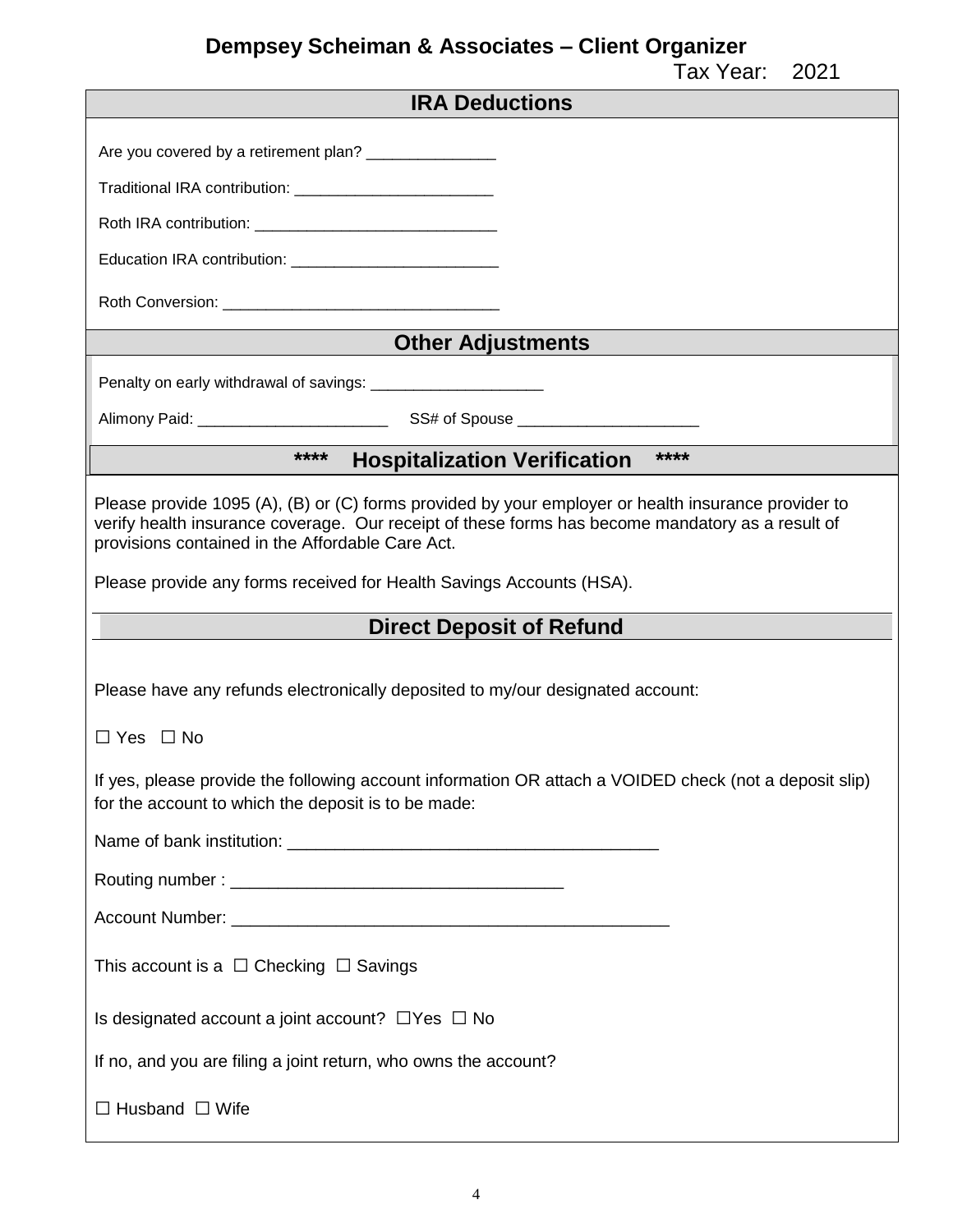|                                |                          | <b>INTEREST INCOME</b><br>Please attach copies of all Form 1099-INT or other statements reporting interest income.                      |                          |                                    |                                      |
|--------------------------------|--------------------------|-----------------------------------------------------------------------------------------------------------------------------------------|--------------------------|------------------------------------|--------------------------------------|
| <b>Received From</b>           |                          | <b>Amount</b>                                                                                                                           |                          | <b>U.S. Bonds</b>                  | <b>Tax Exempt</b><br><b>Interest</b> |
|                                |                          |                                                                                                                                         |                          |                                    |                                      |
|                                |                          |                                                                                                                                         |                          |                                    |                                      |
|                                |                          |                                                                                                                                         |                          |                                    |                                      |
|                                |                          |                                                                                                                                         |                          |                                    |                                      |
|                                |                          |                                                                                                                                         |                          |                                    |                                      |
|                                |                          |                                                                                                                                         |                          |                                    |                                      |
|                                |                          |                                                                                                                                         |                          |                                    |                                      |
|                                |                          |                                                                                                                                         |                          |                                    |                                      |
|                                |                          | <b>DIVIDEND INCOME</b><br>Please attach copies of all Form 1099-DIV or other statements reporting dividend income.                      |                          |                                    |                                      |
|                                |                          |                                                                                                                                         |                          |                                    | <b>Tax</b>                           |
| <b>Received From</b>           | <b>Ordinary Dividend</b> | <b>Qualified Dividend</b>                                                                                                               | <b>Capital Gain Dist</b> | <b>US Obligations</b>              | <b>Exempt</b>                        |
|                                |                          |                                                                                                                                         |                          |                                    |                                      |
|                                |                          |                                                                                                                                         |                          |                                    |                                      |
|                                |                          |                                                                                                                                         |                          |                                    |                                      |
|                                |                          |                                                                                                                                         |                          |                                    |                                      |
|                                |                          |                                                                                                                                         |                          |                                    |                                      |
|                                |                          |                                                                                                                                         |                          |                                    |                                      |
|                                |                          |                                                                                                                                         |                          |                                    |                                      |
|                                |                          |                                                                                                                                         |                          |                                    |                                      |
|                                |                          |                                                                                                                                         |                          |                                    |                                      |
|                                |                          |                                                                                                                                         |                          |                                    |                                      |
|                                |                          | <b>SALE OF STOCK OR MUTUAL FUNDS</b><br>Please attach copies of all Form 1099-B and call your Broker to provide cost basis information. |                          |                                    |                                      |
|                                |                          |                                                                                                                                         |                          |                                    |                                      |
| <b>Description of Property</b> |                          | <b>Date Acquired</b>                                                                                                                    | <b>Date Sold</b>         | <b>Gross Sales</b><br><b>Price</b> | <b>Cost Basis</b>                    |
|                                |                          |                                                                                                                                         |                          |                                    |                                      |
|                                |                          |                                                                                                                                         |                          |                                    |                                      |
|                                |                          |                                                                                                                                         |                          |                                    |                                      |
|                                |                          |                                                                                                                                         |                          |                                    |                                      |
|                                |                          |                                                                                                                                         |                          |                                    |                                      |
|                                |                          |                                                                                                                                         |                          |                                    |                                      |
|                                |                          |                                                                                                                                         |                          |                                    |                                      |
|                                |                          |                                                                                                                                         |                          |                                    |                                      |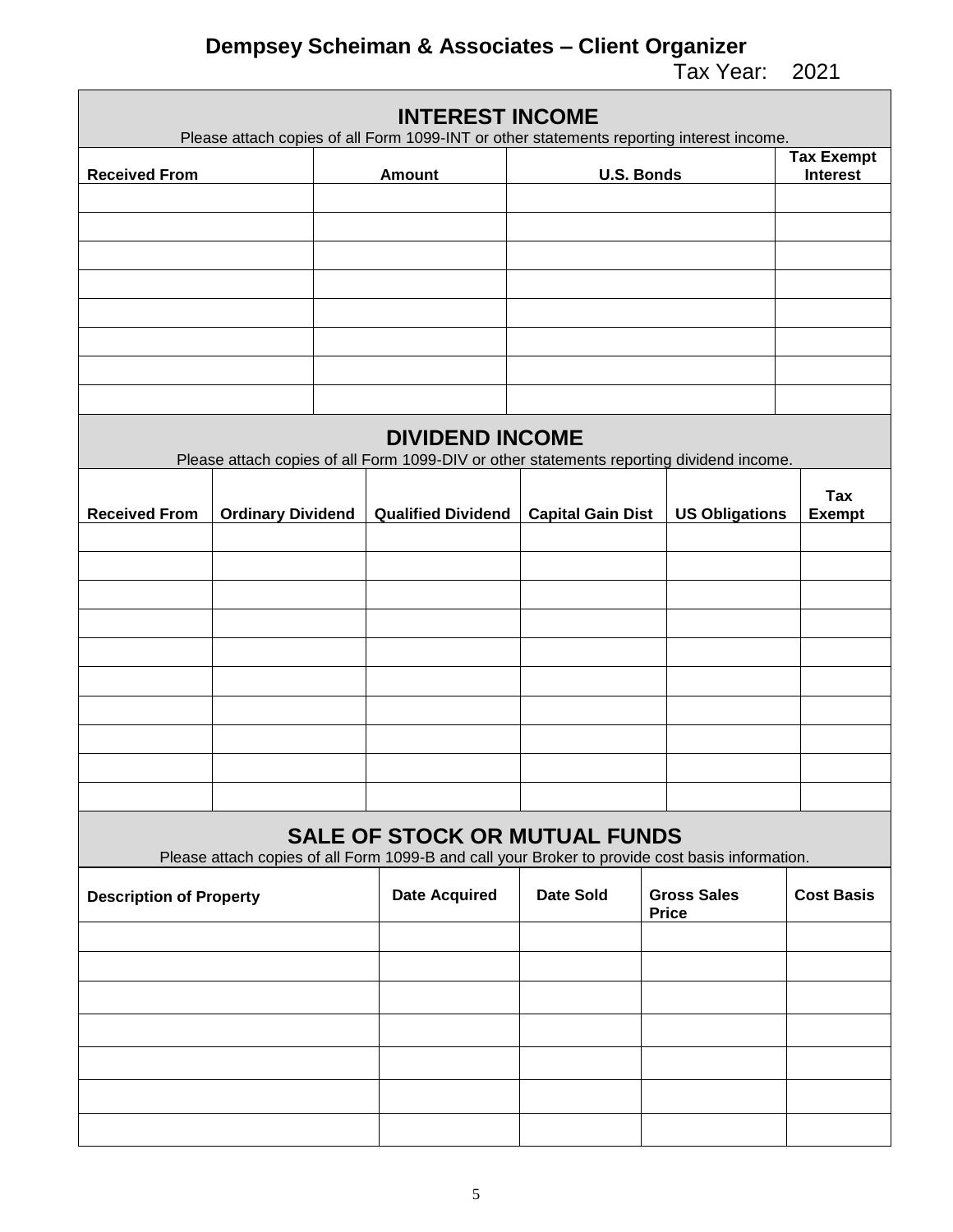| <b>Schedule A - Medical</b>                                                                                                                                                                                                                                                                                                                       | <b>Charitable Contributions</b>                                                                                                                                                                                                                                                                                                                                                                                                                      |
|---------------------------------------------------------------------------------------------------------------------------------------------------------------------------------------------------------------------------------------------------------------------------------------------------------------------------------------------------|------------------------------------------------------------------------------------------------------------------------------------------------------------------------------------------------------------------------------------------------------------------------------------------------------------------------------------------------------------------------------------------------------------------------------------------------------|
| Unreimbursed Payments For:<br><b>Insurance Premiums</b><br>(if not payroll deducted)<br><b>Prescription Drugs</b><br>______<br>Doctor/Dental Exp.<br>$\overline{\phantom{a}}$<br>Hospital/Lab Exp.<br>$\overline{\phantom{a}}$<br>Long-Term Care Premiums ______<br><b>Miles Driven</b><br>Other<br>Amount of reimbursements<br>received for care | ***<br>*Documentation required upon Audit<br><b>Cash Contributions:</b><br>Churches<br>Am. Cancer Society<br>________<br><b>Heart Association</b><br><b>March of Dimes</b><br>United Way<br>Other: ___________<br>Non-cash Contributions<br>(Itemized list on file)<br>with Taxpayer)<br>Goodwill<br><b>Salvation Army</b><br><b>AM Vets</b><br>Other: ____________<br>If over \$500 list<br>Organization, date<br>Donated & items: ________________ |
| <b>Taxes Paid</b>                                                                                                                                                                                                                                                                                                                                 | <b>Interest Expense</b>                                                                                                                                                                                                                                                                                                                                                                                                                              |
|                                                                                                                                                                                                                                                                                                                                                   |                                                                                                                                                                                                                                                                                                                                                                                                                                                      |
| Real Estate Taxes - Home: ______<br><b>Real Estate Other Itemize:</b><br>Sales Tax on<br>Major Purchase: \$<br><b>Details</b>                                                                                                                                                                                                                     | Home Mortgage Interest _________<br>Second Mortgage<br>Home Equity Loan<br><u> Listen van die Stadt van die Stadt van die Stadt van die Stadt van die Stadt van die Stadt van die Stadt van die Stadt van die Stadt van die Stadt van die Stadt van die Stadt van die Stadt van die Stadt van die Stadt van</u><br>Did you refinance your<br>house last year?<br>If yes: Points paid<br>Term of loan                                                 |
|                                                                                                                                                                                                                                                                                                                                                   | <b>Miscellaneous Expense</b>                                                                                                                                                                                                                                                                                                                                                                                                                         |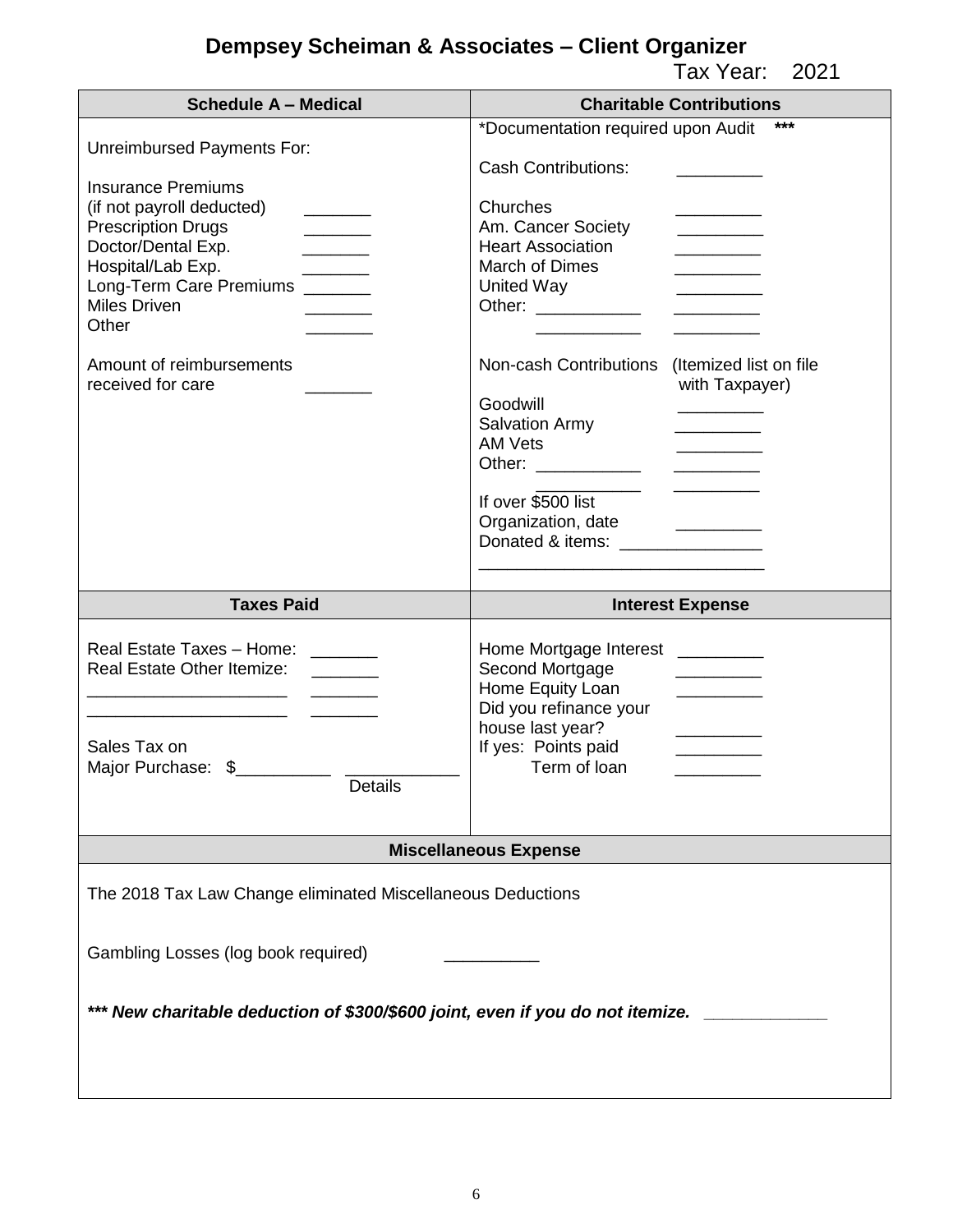|                                                                                                                                | For Amounts Totaling \$600 Or More. | 1099's Must Be Issued To ALL Nonincorporated Service Providers |                         |
|--------------------------------------------------------------------------------------------------------------------------------|-------------------------------------|----------------------------------------------------------------|-------------------------|
|                                                                                                                                |                                     | <b>Rent &amp; Royalty Properties</b>                           |                         |
|                                                                                                                                | Unit 1                              | Unit 2                                                         | Unit <sub>3</sub>       |
| Property/Location                                                                                                              |                                     |                                                                |                         |
|                                                                                                                                |                                     |                                                                |                         |
| Taxpayer/Spouse/Joint                                                                                                          |                                     |                                                                |                         |
| <b>Ownership Percentage</b>                                                                                                    |                                     |                                                                |                         |
|                                                                                                                                |                                     |                                                                |                         |
| ** Did you make payments last year that require you to file 1099s?<br>** If "yes" did you or will you file all required 1099s? |                                     |                                                                | yes_<br>no<br>yes<br>no |
|                                                                                                                                |                                     | Income                                                         |                         |
| <b>Gross Rents</b>                                                                                                             |                                     |                                                                |                         |
| <b>Gross Royalties</b>                                                                                                         |                                     |                                                                |                         |
|                                                                                                                                |                                     | <b>Expenses</b>                                                |                         |
|                                                                                                                                |                                     |                                                                |                         |
| Advertising                                                                                                                    |                                     |                                                                |                         |
| Auto                                                                                                                           |                                     |                                                                |                         |
| <b>Cleaning &amp; Maintenance</b><br>Commissions                                                                               |                                     |                                                                |                         |
| Insurance                                                                                                                      |                                     |                                                                |                         |
| Legal & Professional Fees                                                                                                      |                                     |                                                                |                         |
| <b>Management Fees</b>                                                                                                         |                                     |                                                                |                         |
| Mortgage Interest                                                                                                              |                                     |                                                                |                         |
| <b>Other Interest</b>                                                                                                          |                                     |                                                                |                         |
| Repairs                                                                                                                        |                                     |                                                                |                         |
| Supplies                                                                                                                       |                                     |                                                                |                         |
| <b>Taxes</b>                                                                                                                   |                                     |                                                                |                         |
| Travel                                                                                                                         |                                     |                                                                |                         |
| <b>Utilities</b>                                                                                                               |                                     |                                                                |                         |
| Depreciation                                                                                                                   |                                     |                                                                |                         |
| Other Expenses:                                                                                                                |                                     |                                                                |                         |
|                                                                                                                                |                                     |                                                                |                         |
|                                                                                                                                |                                     |                                                                |                         |
|                                                                                                                                |                                     |                                                                |                         |
| Large Purchases/Improvements (Not listed above)                                                                                |                                     |                                                                |                         |
| New Property Purchases/Sales - Attach Closing Statement<br>Description/Unit #                                                  |                                     | Date                                                           | <b>Cost Basis</b>       |
|                                                                                                                                |                                     |                                                                |                         |
|                                                                                                                                |                                     |                                                                |                         |
| Mileage                                                                                                                        |                                     |                                                                |                         |
| Beginning odometer reading 1/1                                                                                                 |                                     |                                                                |                         |
| Ending odometer reading 12/31                                                                                                  |                                     |                                                                |                         |
| <b>Business Mileage</b>                                                                                                        |                                     |                                                                |                         |
| Do you have a written log to support your deduction?                                                                           |                                     |                                                                |                         |